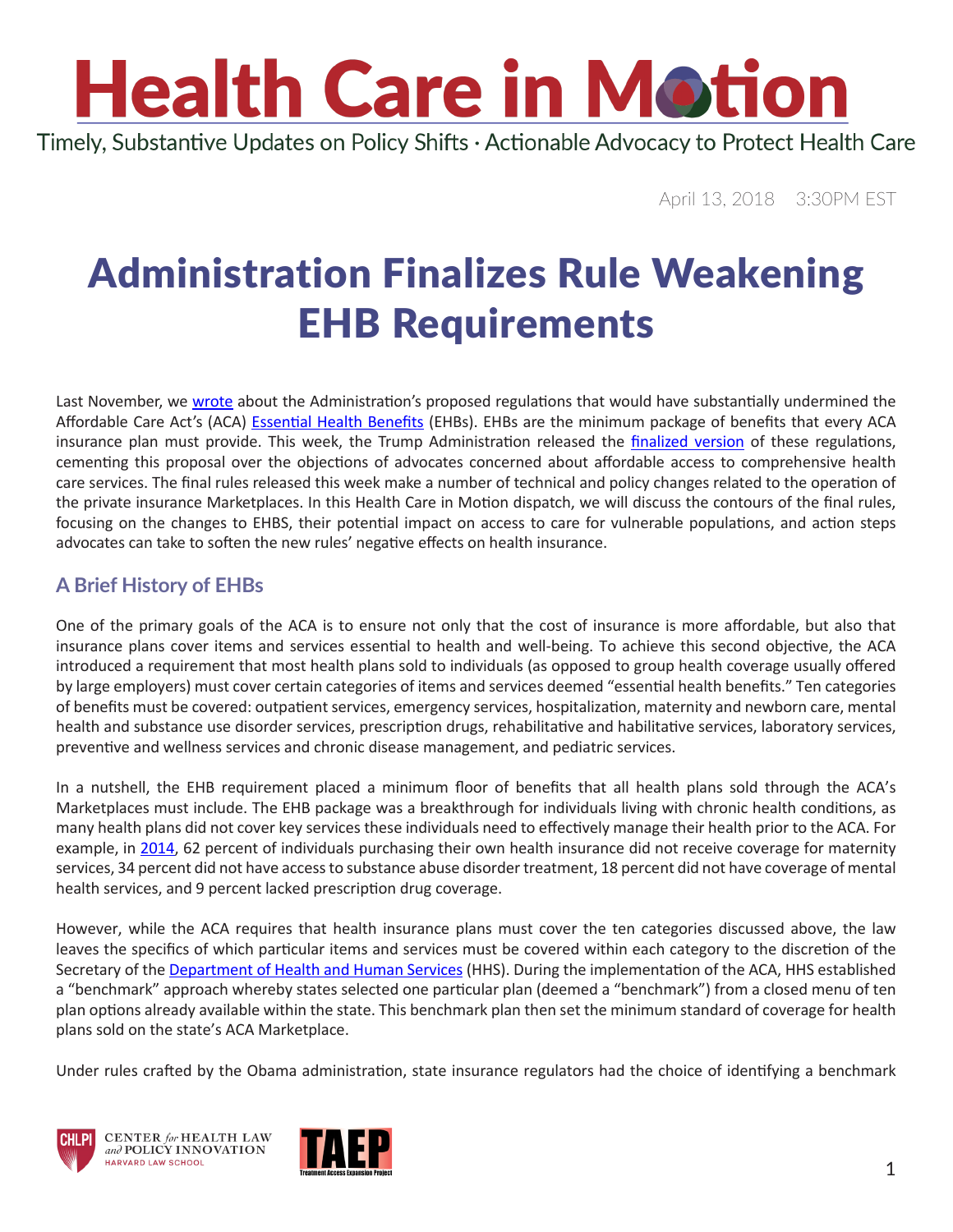## **Health Care in Motion**

plan from: (1) any of the three largest small group plans sold in the state, (2) any of the three largest employee health plan options available to state employees, (3) any of the three largest [Federal Employees Health Benefits Program](https://www.opm.gov/healthcare-insurance/healthcare/) plan options, or (4) the largest non-Medicaid plan offered by a [health maintenance organization](https://www.healthcare.gov/glossary/health-maintenance-organization-hmo/) in the state. HHS selected these ten options to comply with the ACA's mandate that the EHB package is equal in scope to the benefits offered under a typical employer plan which, [prior to the ACA,](https://www.kff.org/health-costs/issue-brief/pre-aca-market-practices-provide-lessons-for-aca-replacement-approaches/) generally had more robust coverage than plans sold on the individual market. While this may have fallen short of explicitly defining a national floor of coverage, this process markedly improved the robustness of benefits individuals have access to.

#### **New Regulations Give States Tools to Cut Back Benefits**

The final regulations published by the Trump Administration this week considerably alter the process by which states select their benchmark plans. Under the new rules, state regulators are given four options to select their EHB benchmark plans from beginning in 2020. States may: (1) keep their [2017 benchmark plans](https://www.cms.gov/cciio/resources/data-resources/ehb.html), (2) select a different state's 2017 benchmark plan, (3) replace individual EHB categories from another state's 2017 benchmark plans, or (4) select a set of benefits that would become the EHB benchmark, so long as the new benchmark is comparable to a typical employer plan. Let's talk about why this change matters.

Options 2 and 3 would give states the ability to limit or completely drop benefits from their EHBs by selecting a less comprehensive plan offered in a different state. There is good reason to fear that, given the chance, some state officials would likely exercise these options to downgrade the minimum package of benefits. For example, Ohio Governor John [Kasich](http://www.governor.ohio.gov/Contact/Contact-the-Governor) has previously [called](https://www.washingtonexaminer.com/govs-kasich-hickenlooper-urge-state-flexibility-on-obamacare/article/2633822) for reducing the generosity of EHBs required under the ACA. Option 4 is especially concerning. While states remain obligated to include all ten EHB categories, state officials could reduce the scope of required coverage by limiting or eliminating items and services within each category.

 The rule ostensibly mitigates the negative implications of the new options by mandating that any benchmark must be equivalent to a typical employer plan. This is defined in the rule as either: (1) one of the previously available options from the 2017 benchmark selection process described above, or (2) any of the five largest group health insurance plans by enrollment in the state, so long as the selected plan has at least 10 percent of the total enrollment out of all five plans. While this new comparison requirement will supposedly ensure that states do not use the new flexibility provided under the rule to reduce benefits, some plans that would meet the second prong may limit services in way that plans currently sold on the Marketplace do not. In implementing this change, state regulators are far more likely to redefine their EHB benchmarks to be less comprehensive due to additional limitations imposed by these regulations.

#### **Silver Lining Quickly Tarnished**

While this additional flexibility to define the scope of EHBs may sound promising as a potential avenue to expand the scope of what states define as their EHB package, other provisions of the rule dash any hope of this possibility. Specifically, two additional limitations on the new EHB selection options make it virtually impossible for states to expand the scope of their EHB package.

First, HHS specifies that it will apply a "generosity test" to all potential EHB benchmark plan options. Under the generosity test, a state may not select a new EHB benchmark plan that exceeds the most generous among a set of comparison plans. These comparison plans include the state's 2017 EHB benchmark plan and any of the state's three largest small group health plans by enrollment. Second, HHS notes that under the new options, if a state's benchmark selection results in